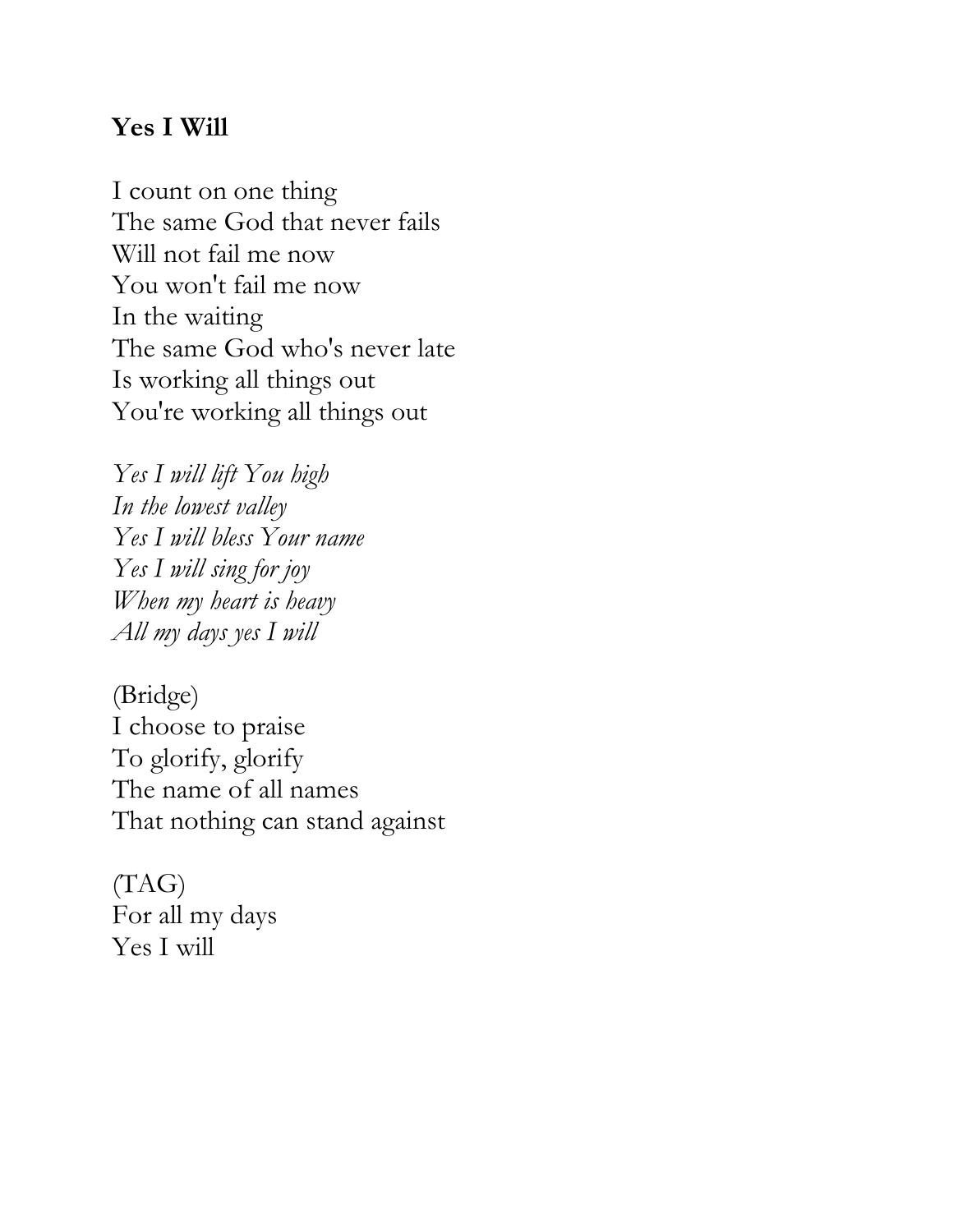# **Holy is the Lord**

We stand and lift up our hands For the joy of the Lord is our strength We bow down and worship Him now How great, how awesome is He

And together we sing Everyone sing

Holy is the Lord, God Almighty The earth is filled with His glory Holy is the Lord, God Almighty The earth is filled with His glory The earth is filled with His glory

It's rising up all around It's the anthem of the Lord's renown It's rising up all around It's the anthem of the Lord's renown

Holy, Holy is the Lord Almighty Holy, Holy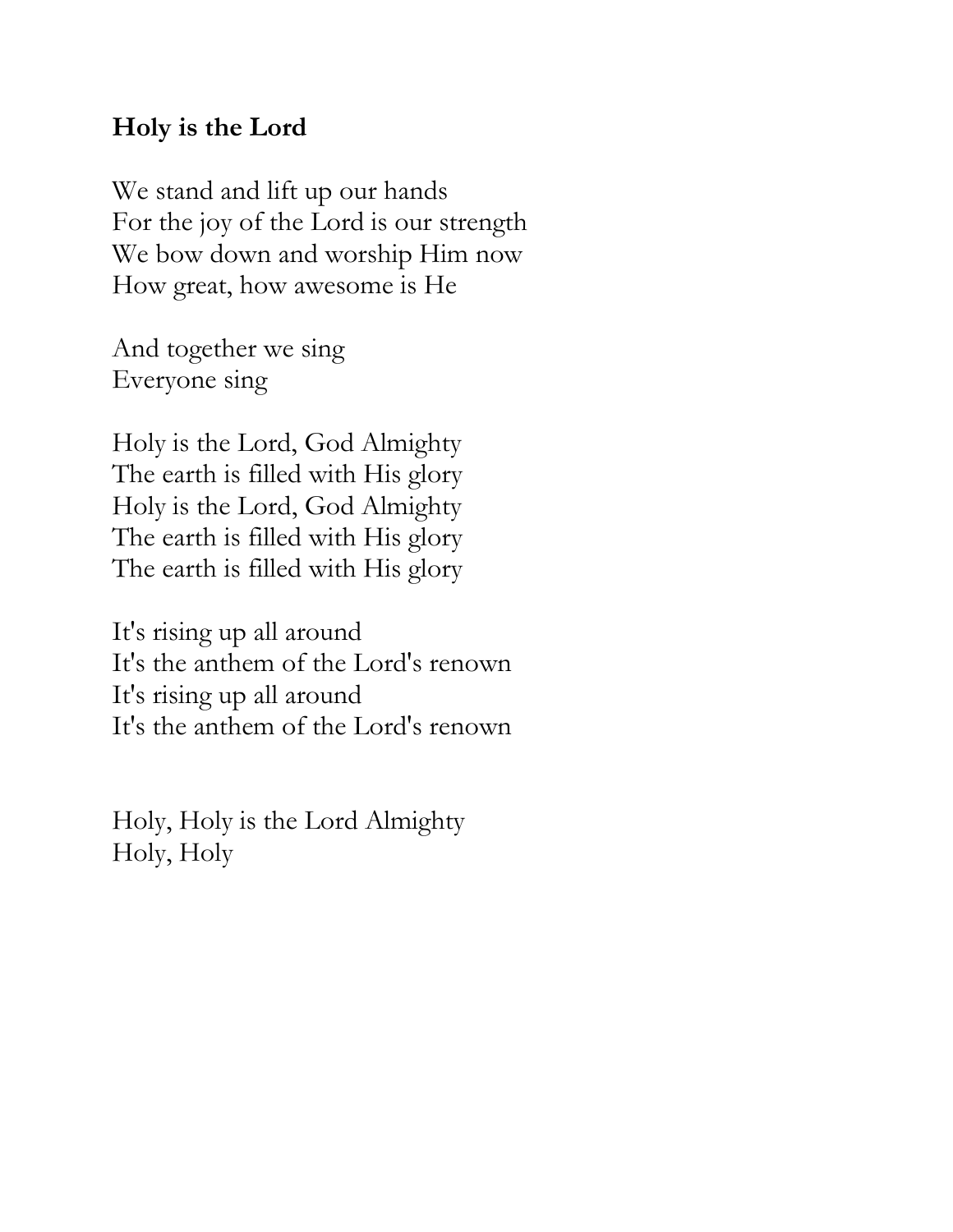# **Great Are You Lord**

You give life You are love You bring light to the darkness You give hope You restore ev'ry heart that is broken And great are You Lord

*It's Your breath in our lungs So we pour out our praise We pour out our praise It's Your breath in our lungs So we pour out our praise to You only*

And all the earth will shout Your praise Our hearts will cry these bones will sing Great are You Lord (REPEAT)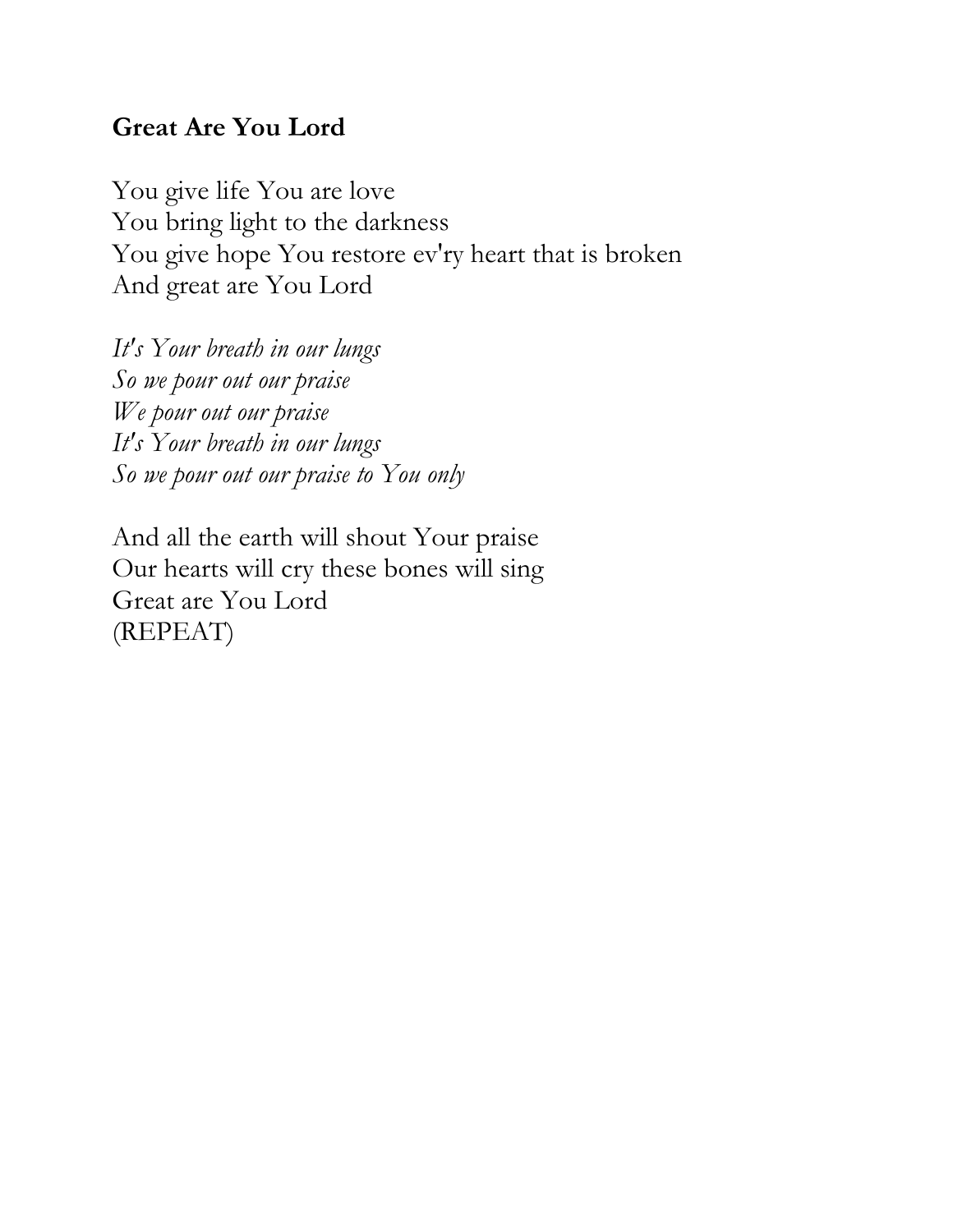## **Goodness of God**

I love You Lord Oh Your mercy never fails me All my days I've been held in Your hands From the moment that I wake up Until I lay my head I will sing of the goodness of God

*All my life You have been faithful All my life You have been so so good With every breath that I am able I will sing of the goodness of God*

I love Your voice You have led me through the fire In darkest night You are close like no other I've known You as a father I've known You as a friend I have lived in the goodness of God

Your goodness is running after It's running after me Your goodness is running after It's running after me With my life laid down I'm surrendered now I give You everything Your goodness is running after It's running after me